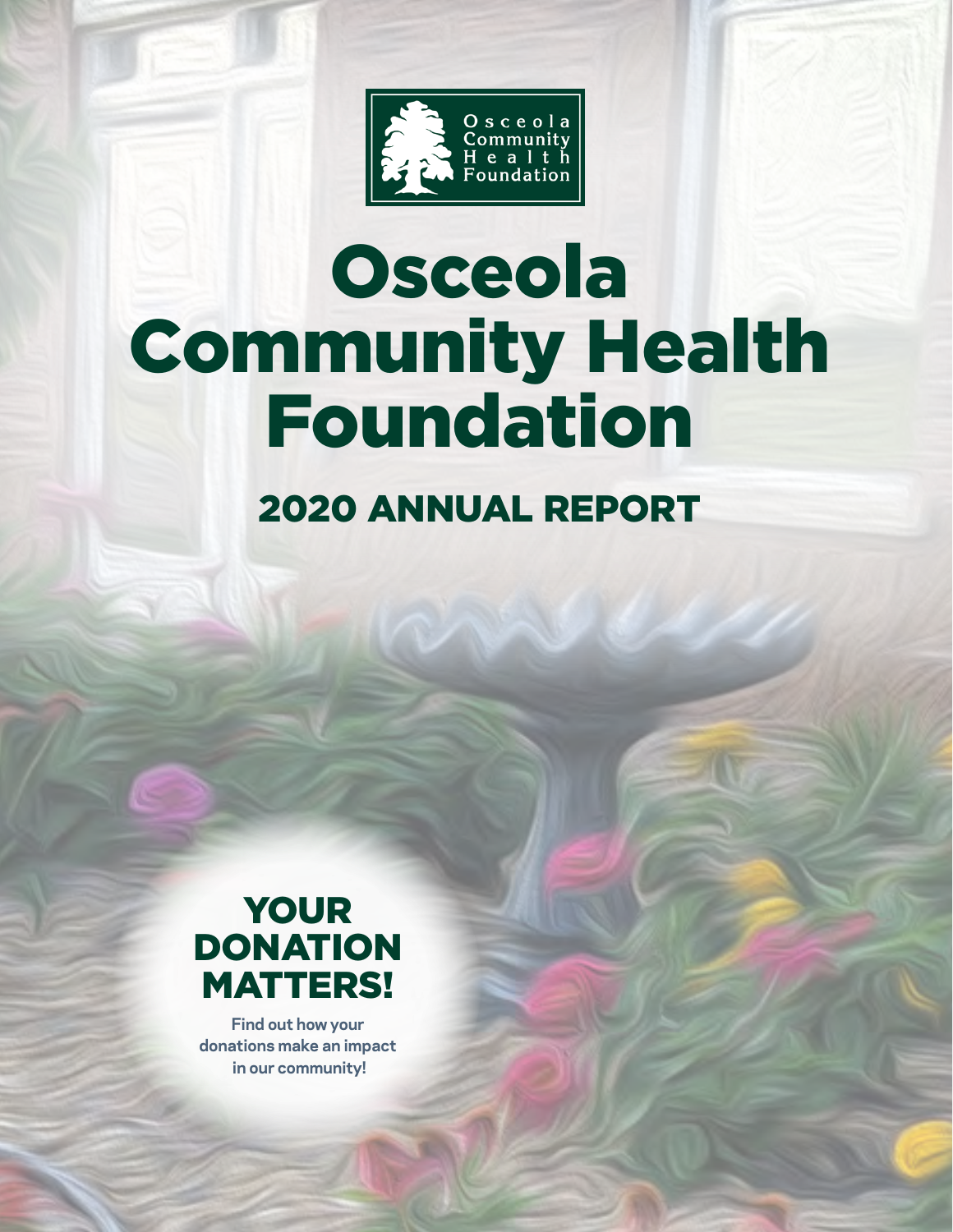

#### Dear Friends and Supporters:

Your Osceola Community Health Foundation worked diligently in 2020 to support our mission of building healthy communities by fostering charitable support for the Osceola Medical Center and the health-related needs of the people of our area. While adjusting to the everchanging challenges presented by the COVID-19 pandemic, your foundation continued to provide the grants, scholarships, and medical equipment needed to protect our patients, our staff, and our community.

Thanks to your generosity and support, OCHF was able to buy critical ventilators to protect our patients from whatever the future of this pandemic brings, purchase iPads and other medical equipment to position OMC for our expanding telemedicine offerings, support our Lactation program for new moms and babies, and much more.

Additionally, despite the challenges posed by public health concerns, we were able to host our successful golf benefit and virtual Gala to engage our community in the ongoing challenges we face. We are grateful for the encouragement and support of our patients and neighbors as we continue to put patients first and build on our strategic vision of being "your whole life in one place."

Thank you for your continued support of our efforts to improve the health of our community's citizens and for your faith in building Osceola Medical Center into a bright future. Sincerely,

Matt Forge Tim Pauley CEO OCHF Board Chair

### Your donations matter.



donations received by **OCHF** 



### Donations from OCHF provided tangible help to area organizations

SEE HOW YOUR DONATIONS WERE UTILIZED!

| <b>OMC SUPPORT: \$111,193</b><br>Ventilators<br>Ipads for Clinics/Hospital<br>Distraction Toys for Children: OMC<br><b>OMC Partners Mini-Grants</b><br><b>Telemetry Equipment</b><br><b>Lactation Program</b>          | \$71,969<br>\$2,500<br>\$230<br>\$3,281<br>\$31,863<br>\$1,350 | 89<br>ត្        |
|------------------------------------------------------------------------------------------------------------------------------------------------------------------------------------------------------------------------|----------------------------------------------------------------|-----------------|
| <b>WILD RIVER FITNESS SUPPORT: \$20,275</b><br>Plumbing Repair<br>giveBig                                                                                                                                              | \$20,000<br>\$275                                              | <b>Support:</b> |
| <b>SCHOOL SUPPORT: \$2,200</b><br>SCF School District Grant for Nurse's Office<br>Osceola School District - Student scholarship<br>SCF School District - Student scholarship                                           | \$1,200<br>\$500<br>\$500                                      | Foundation      |
| <b>COMMUNITY SUPPORT: \$14,050</b><br>Operational Grant - Mental Health Task Force<br>Meth Education Grant - Butterfly House:<br>Expansion Grant - NAMI Barron County<br>Event Sponsorship - Community Referral Agency | \$10,000<br>\$2,000<br>\$2,000<br>\$50                         | <b>Dia</b>      |

### 2020 NUMBERS AT A GLANCE

#### balance sheet:

Total Assets: Total Liabilities: Total Equity: \$543,875 \$9,008 \$534,567

Total Revenue: Total Expenses: Program Expenses: Fundraising Expenses: Admin Expenses:

\$335,456 \$219,785 \$147,718 \$62,942 \$9,125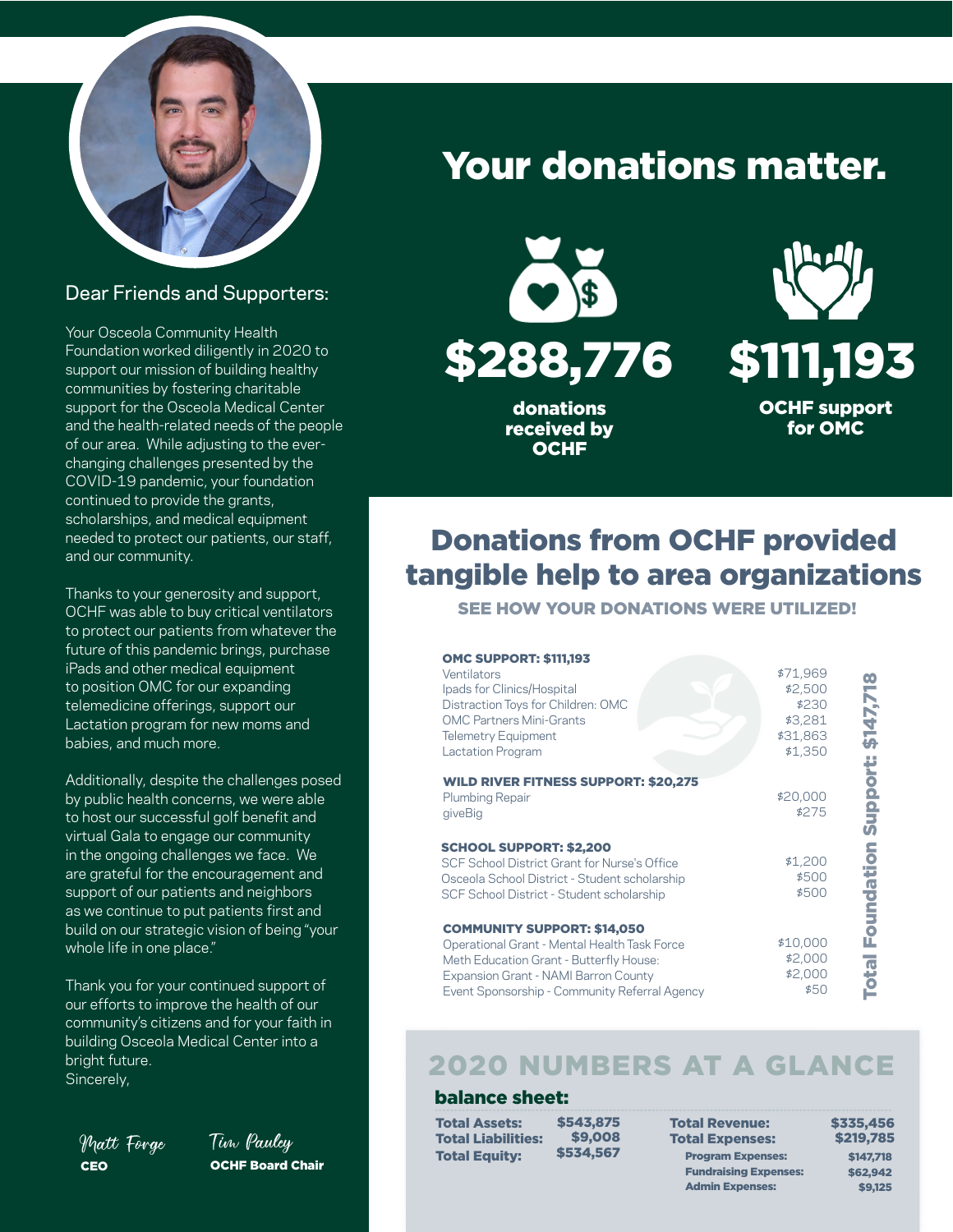

### Our impact is community wide.



OCHF support for Wild River Fitness



**OCHF support** for schools



\$20,275 \$2,200 \$14,050

OCHF support for community



number of donors in 2020

### New Lactation Program Brings New Opportunity for Moms of Newborns

Kayli Schounard, Diagnostic Imaging Manager, is passionate about breastfeeding at birth due to the significant health benefits for infants from human milk. She noticed nearby hospitals all had breastfeeding programs, and she knew it was important that OMC offer this opportunity to the roughly 100 babies born at OMC each year. She inquired with leadership and was given permission to start a program. Kayli proposed a grant to the foundation and is grateful it was supported.

This program has shown great success. It began in late 2020 when OMC became a licensed milk donation site via the Mother's Milk Bank. Kayli was then able to purchase a freezer for donor milk via a grant from the Mother's Milk Bank. Donors must be background screened, blood tested, and medical provider approved in order to donate. Donated milk is then run through a strict process of pasteurization at the milk bank to eliminate any viruses and bacteria. After pasteurization, the milk is tested once again for safety before

being distributed to hospitals. Since the beginning of 2021, five donors have participated in Osceola and one has donated over 1000 ounces of milk while nursing her own children.

Fifteen moms, who birthed at risk babies at OMC, have participated in feeding their newborns human milk at birth, only one rejected the opportunity. Kayli has successfully begun to increase the breastfeeding rates through this program, but she has also helped to increase the longevity of breastfeeding. In 2019, only 48% of moms continued to breastfeed at 2 months. In 2020, 70% were still breastfeeding exclusively at 2 months.

Kaylie would like to develop a private breastfeeding space for employees and visiting moms on campus.

To support this cause, donations are [accepted online at https://myochf.org/](https://myochf.org/donate.html) donate.html or by mailing to:

OCHF, PO Box 218, Osceola, WI 54020.

NEW PROGRAM ALERT! "MILK DEPOT"



Kayli Schounard, Program Founder & Diagnostic Imaging Manager